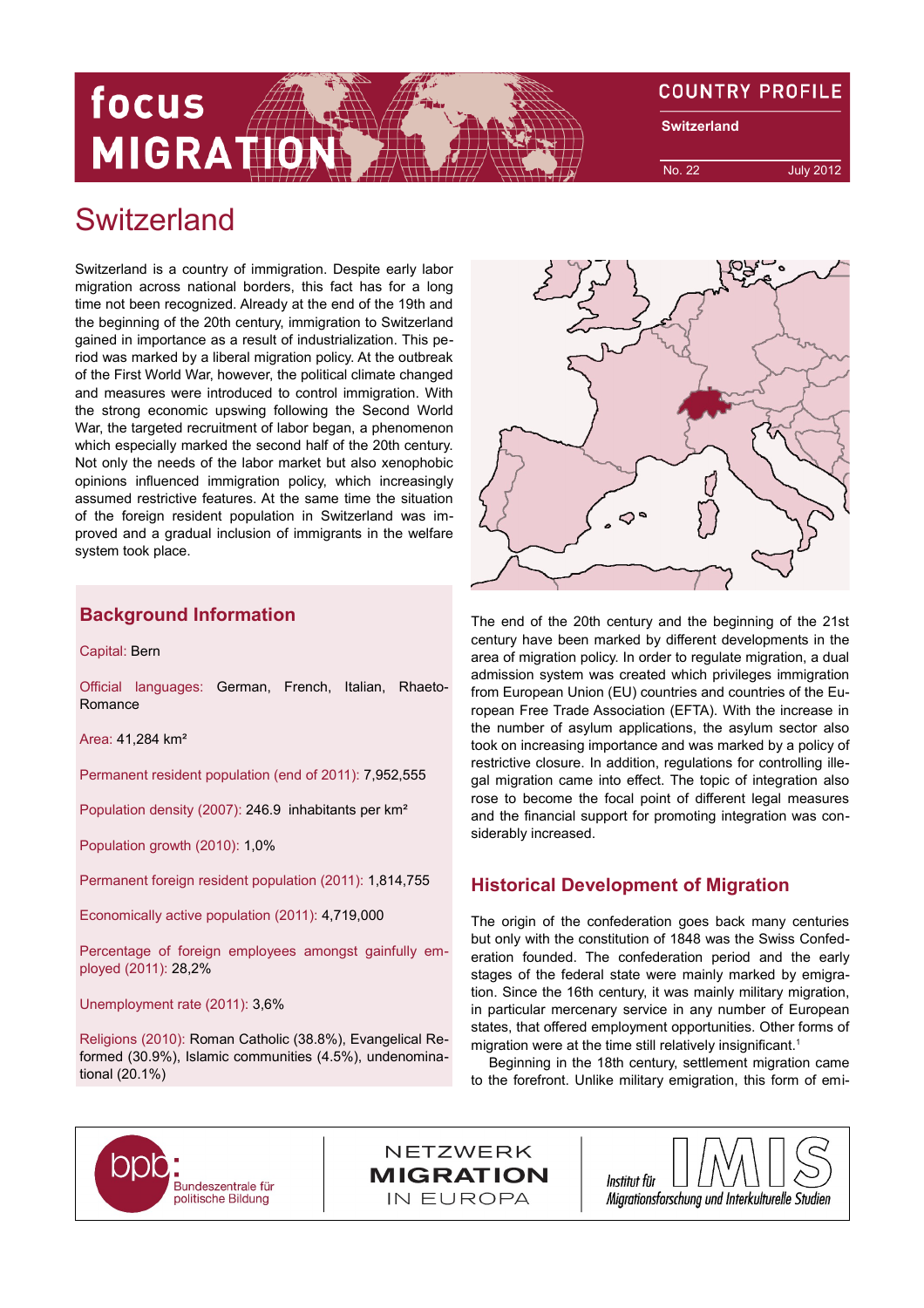gration was not limited to Europe. In addition to countries such as Russia, Prussia and Spain, emigrants also headed for overseas destinations, in the majority of cases America. In the early 20th century, this strong overseas emigration declined sharply. It recorded its last peak after the First World War.<sup>2</sup>

In the course of industrialization, especially during the rapid economic development at the end of the 19th century, the foreign population within Switzerland grew significantly. Immigration took place mainly from neighboring countries. But this came to an abrupt halt at the beginning of the First World War in 1914. In the interwar years the number of foreign women and men in Switzerland declined significantly (cf. Fig.  $1$ ). $3$ 



During the rapid economic upswing after the Second World War, the recruitment of foreign labor was massively promoted and immigration to Switzerland reached previously unknown levels. While the percentage of female and male foreigners in the entire resident population stood at 6.1% in 1950, by 1970 it had increased to 17.2%. In absolute numbers the size of the foreign population exceeded the one million mark (cf. Fig. 1). In the wake of the economic crisis of the 1970s, however, many foreigners left the country.

A new economic upswing starting in the mid-1980s triggered cross-border immigration once again. Despite a downswing in the economy in the 1990s, the growth in the foreign population continued. Newly arrived immigrants during this period came most often for the reason of with family reunification in Switzerland. At the same time, the number of asylum seekers clearly increased (cf. 'Refuge and Asylum').<sup>4</sup>

## **Current Development of Migration**

Between 2000 and 2010, those immigrants who entered Switzerland for the purpose of family reunification or employment continued to predominate. But family reunification no longer attained the peak values of the 1990s. At the same time, economically induced migration has grown sharply since 2002 in connection with the gradual introduction of freedom of movement for citizens from EU and EFTA countries. Since 2006, taking up gainful employment has been the most frequent reason for immigration. With 78,537 entries in 2008 this reached a peak. Compared with this, other forms of immigration<sup>5</sup> were clearly lower. In 2010 total immigration came to 224,444 foreigners, including 15,105 asylum seekers. Added to this was an influx of 22,283 Swiss citizens from abroad.<sup>6</sup>

Although very little statistical data on emigration are collected in Switzerland, the scope of emigration is not insignifi-

> cant. In 2010 96,839 instances of emigration were recorded. This figure also includes 26,311 Swiss citizens who left their home country that year. Not taken into account, on the other hand, are the departures from Switzerland of individuals belonging to the temporary foreign population (71,675) nor those of individuals from the asylum sector  $(13,557)$ .<sup>7</sup> Thus, taken together the statistics recorded the emigration of 182,071 individuals in 2010.<sup>8</sup>

## **Migration Policy**

#### **The Liberal Migration Policy of the Young Federal State**

With the founding of the Swiss federal state in 1848, a phase of liberal migration policy began. The Swiss gained the right to settle anywhere in the country. In order to control cross-border migration, Switzerland concluded treaties on establishment with 21 countries up until 1914. $9$  Every citizen of the contracting states was granted freedom of movement based on the principle of

reciprocity. Although these treaties initially were meant to ensure in particular the legal safeguarding of the status of Swiss emigrants, they ultimately created the legal framework for the immigration of foreigners which began in the 20th century.<sup>10</sup>

#### **Control of Immigration in the Interwar Years**

Since the First World War these treaties on establishment have constantly been downgraded. In 1917 the 'Regulation on Border Police and the Control of Foreigners' (Verordnung über die Grenzpolizei und die Kontrolle der Ausländer) established the law on aliens, which was intended to enable effective border controls. As a result, entitlement to admission and establishment could no longer be derived from the international treaties. These developments initiated a restrictive immigration policy.

In 1931 the 'Swiss Federal Law on the Temporary and Permanent Residence of Foreign Nationals' (Bundesgesetz über Aufenthalt und Niederlassung der Ausländer - ANAG) came into effect. Until 2008 this act formed the legal basis of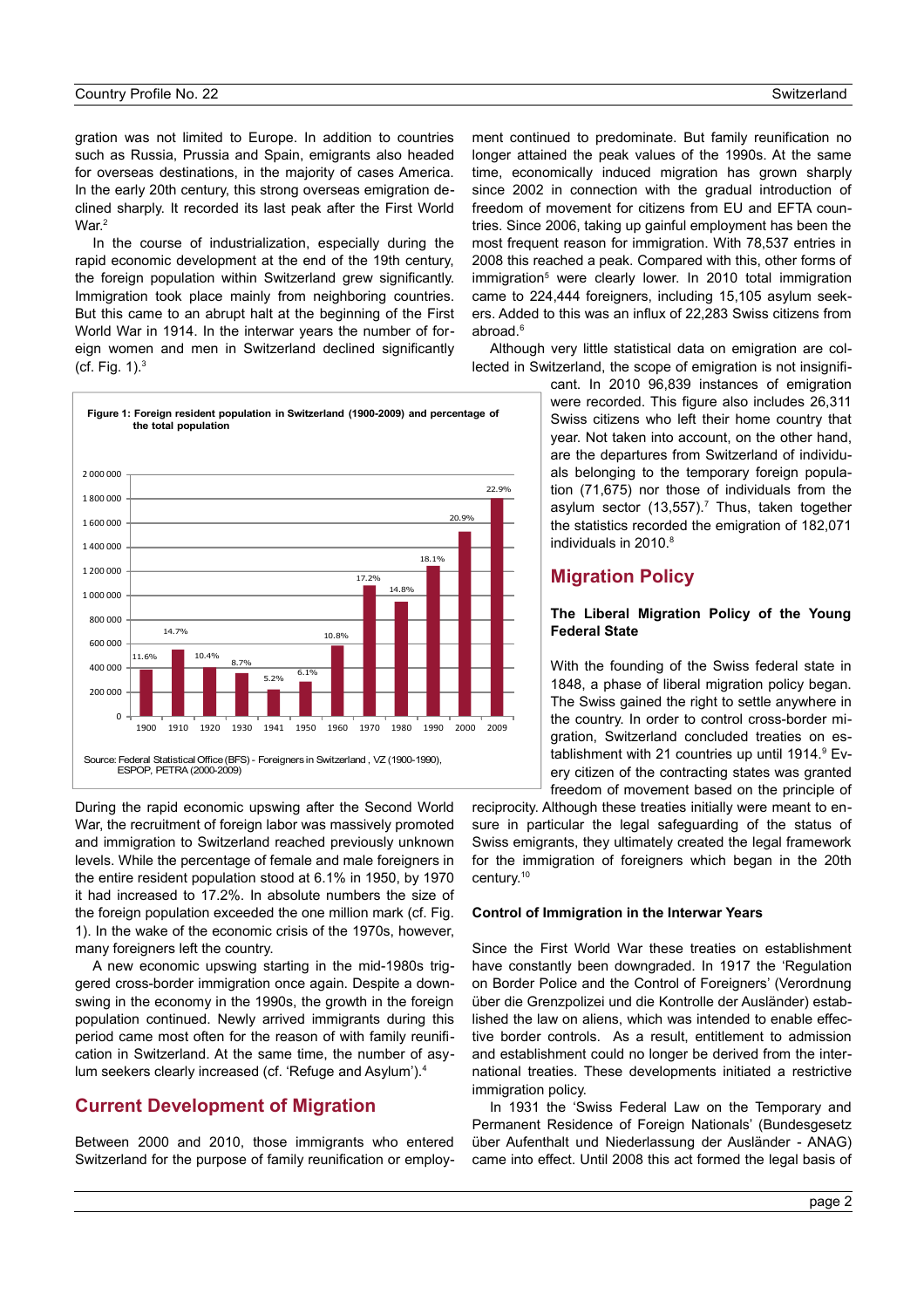Swiss policy on aliens. As a result of this law, three residential categories were established for foreigners: seasonal workers, one-year residents, and long-stay residents. In contrast to the situation in other countries, the work permit was an essential part of the residence permit. A residence permit was only granted to a foreigner if no domestic workers were available.<sup>11</sup>

#### **Open Immigration Policy and the Restrictive Policy on Foreigners after the Second World War**

After the Second World War, the Swiss economy experienced a rapid upswing and became heavily reliant on new laborers. At the same time, fear of a recession was considerable. Immigration policy was intended, on the one hand, to ensure the recruitment of a sufficient number of foreign workers while, on the other, it was aimed at preventing their permanent establishment in Switzerland. Consequently, from the standpoint of immigration policy the idea of a so-called 'rotation model' was pursued. Foreign workers who had been recruited were accordingly only granted a temporary residence permit. The restriction on the length of stay was also meant to counteract 'foreign infiltration' (Überfremdung)<sup>12</sup>, which was felt to be a threat, since it was assumed that female and male foreigners who only resided in Switzerland temporarily would have less influence on 'Swiss culture' than long-term residents.<sup>13</sup>

As part of this rotation policy, many 'guest workers' were recruited. At the centre was the recruitment agreement concluded with Italy in 1948. But there was also recruitment from other countries such as the Federal Republic of Germany, Yugoslavia, Austria and later Spain.<sup>14</sup>

#### **Restrictive Immigration Policy and Internal Opening**

Although Switzerland was still economically dependent on workers from abroad, beginning in the mid-1960s more stringent immigration requirements were intended to slow down the rate of labor migration. This turning point in immigration policy resulted on the one hand from the growing criticism of the rotation model from those voices that were afraid of an 'overheating of the economy' and, on the other, from the pressure on Swiss policy exerted by increasing xenophobia in the Swiss population.

But criticism of Swiss policy also came from outside the country. Under pressure from Italy, the recruitment agreement between Switzerland and Italy was renewed in 1964, thus establishing better general conditions for Italian 'guest workers'. The agreement initiated a policy designed to improve the situation of the foreign population within Switzerland.<sup>15</sup>

With the more and more restrictive immigration policy and the beginning of a more open internal policy, the rotation model was finally abandoned in the 1960s. Despite these developments, xenophobic voices gained in strength and the referendum on the 'Schwarzenbach initiative' (1970) and the initiative 'against the foreign infiltration and overpopulation of Switzerland' (1974) came about. These demanded a drastic reduction in the size of the foreign population in Switzerland. Both initiatives did indeed fail but in the face of the existing social tensions, the government took further measures to reduce labor migration. These failed, however, to produce the hoped-for results, and only during the oil price crisis of the early 1970s did the size of the foreign population decline.

With the economic upswing in the 1980s, immigration again reached the levels of the 1950s and 1960s. At the same time, the situation of the foreign population in Switzerland changed. An increasing percentage of immigrants now had a permanent residence permit. In addition, female and male foreigners were gradually given access to welfare state benefits. Under these conditions, a significant portion of the foreign population were not forced to leave Switzerland during the economic downturn of the 1990s. 16

#### **New Paths to the Preferential Treatment of Immigration from EU and EFTA Countries**

Beginning in 1991, immigration policy was based on the 'Three-Circle Model', which regulated the admission of migrants into the country based on their country of origin. People from EU and EFTA countries belonged to the 'First Circle'. These individuals were granted facilitated opportunities for immigration. The 'Second Circle' was composed of countries for which 'cultural proximity' to Switzerland, solid trade and migration relations as well as compliance with human rights had been ascertained (e.g., Canada, the U.S., as well as central and eastern European countries). The immigration of individuals from these countries was, however, restricted as part of a policy of limitation. Migration from other countries (the 'Third Circle') was unwanted and was only granted to highly skilled workers in exceptional cases.

The criterion of 'cultural proximity' points to the debate concerning 'cultural infiltration', since at that time especially the 'cultural distance' of foreigners was seen as a threat to 'Swiss distinctiveness' (Schweizer Eigenart). Criticism of this model, which was finally abandoned in 1998, was directed at this criterion. A dual admission system followed, which continued to privilege migration from the EU and EFTA region while restricting immigration from other countries. The new 'Federal Act on Foreign Nationals' (Bundesgesetz über die Ausländerinnen und Ausländer; German acronym: AuG), which came into effect in 2008, confirmed this dual admission system. Since then, migration from third countries has been limited to highly skilled workers and to family reunification.<sup>17</sup>

In addition, various efforts were made to deepen the relations between Switzerland and the European Community (EC) or the EU. In 1992 Swiss voters rejected, however, membership in the European Economic Area (EEA). As a consequence, the application for the opening of negotiations for membership in the EC was frozen. In order nonetheless to ensure participation in the European domestic market, Switzerland negotiated sectoral agreements with the EC. In 2000 Swiss voters approved 'Bilateral Agreement I'. With this, the agreement on the freedom of movement of citizens from EU-15 and EFTA countries came into effect in 2002.

In 2004 Switzerland and the EU concluded the 'Bilateral Agreement II'. Finally, in 2005 Swiss voters approved the Schengen and Dublin association agreements as well as the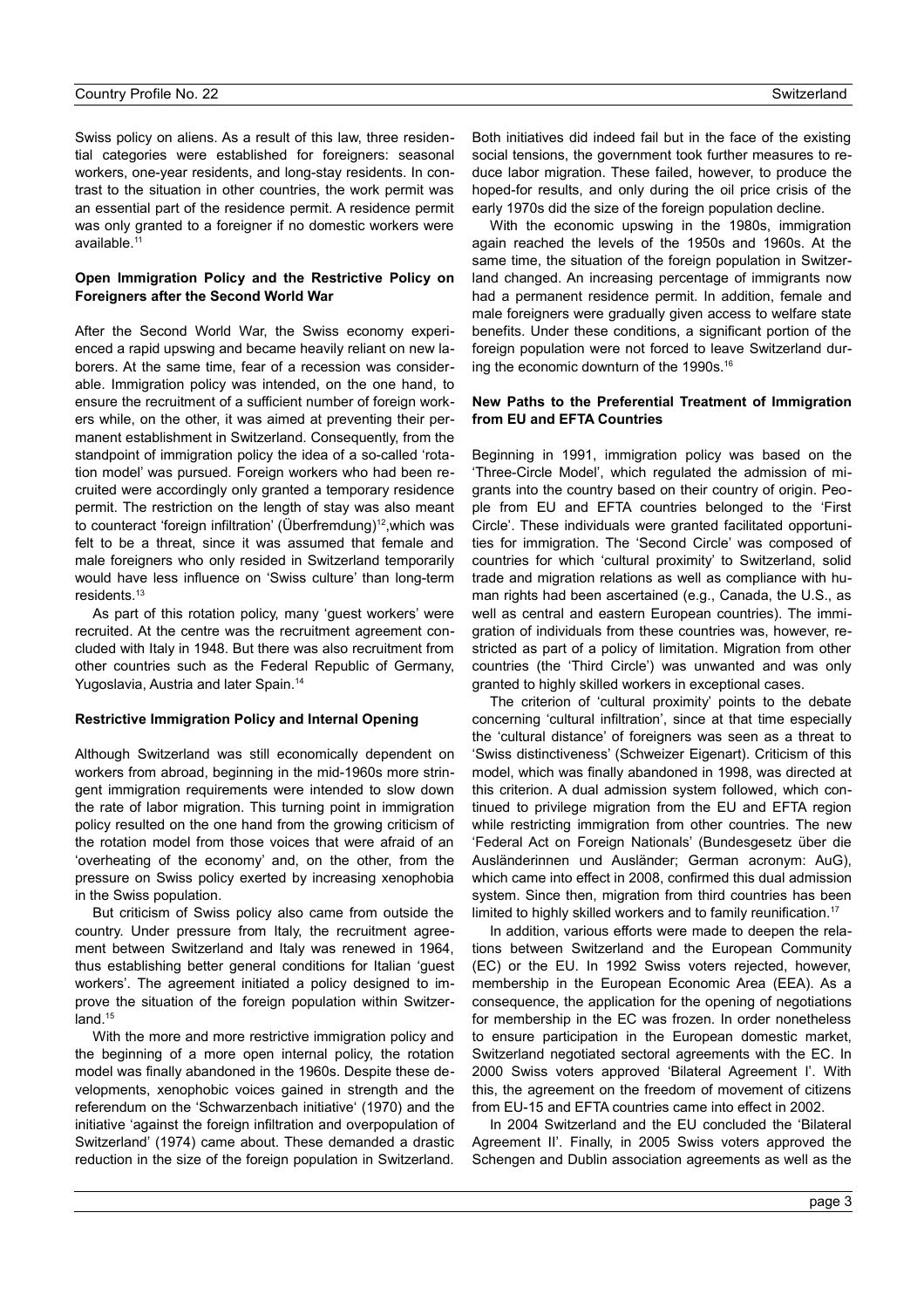extension of freedom of movement to those ten new member states that had joined the EU in 2004. In 2009 the extension of the agreement on freedom of movement to Bulgaria and Romania was approved in a referendum.<sup>18</sup>

## **Refuge and Asylum**

In connection with the subjects of refuge and asylum, frequent reference is made to the humanitarian tradition of Switzerland, which was demonstrated particularly in the taking in of Huguenots in the 17th century and of political refugees from throughout Europe in the 18th and 19th centuries. Tendencies to closure are, however, also a part of Swiss asylum policy. This becomes clear in light of the closing of Swiss borders in 1942 to Jewish refugees as well as with respect to the restrictive character of more recent asylum policy.<sup>19</sup>



In 1955 the Geneva Convention on Refugees came into effect in Switzerland and formed from then on the basis of Swiss asylum policy. Subsequently, the East-West conflict marked the practice of taking in refugees. Switzerland provided refuge above all for those who were fleeing communist regimes. This was true in 1956 of Hungarian, in 1963 of Tibetan and in 1968 of Czechoslovakian refugees.<sup>20</sup>

Beginning in the 1970s the UN High Commissioner for Refugees (UNHCR) began to organize contingents of refugees and distribute them among host countries. Switzerland took on such a contingent for the first time in 1972 when it accepted refugees from Uganda. The willingness to take in contingent refugees, however, was already declining when Chilean refugees were taken in in 1973. In the following years, Switzerland took in fewer and fewer contingent refugees and finally completely refused to accept contingents from the UNHCR.

This development coincided with the entry into effect of Switzerland's first asylum law in 1981. This liberal asylum law underwent several adjustments in subsequent years. Particularly the revision of 1990 introduced a significantly more restrictive asylum policy. But in the same decade, the conflicts in the former Yugoslavia triggered new waves of refugees, and a sharp increase in the number of applications for asylum followed. They reached a peak of 41,600 in 1991. Another peak of 46,000 applications for asylum was reached in 1999. However, since the end of the Kosovo conflict, the level of asylum immigration has declined (cf. Fig.  $2$ ).<sup>21</sup>

After the turn of the millennium, additional reforms aimed at reducing the attractiveness of Switzerland as a country of asylum as well as the expenditures and the duration of legal procedures in the asylum sector. Thus, individuals whose application for asylum is not taken up for review have been excluded from social assistance since 2004. The revision of the

> asylum law approved in 2006 put through additional tightening measures. Thus, for example, in the absence of identity papers an application for asylum is no longer taken up for review as long as the lack of documents remains unfounded and the refugee status of an individual cannot be proved. In addition, the maximum duration of preparatory custody (prior to repatriation) and detention pending deportation have been increased (from three to six months or from nine to 18 months, respectively), and coercive detention of up to 18 months has been introduced. As of 2008, individuals with a legally binding rejected decision on asylum are excluded from social assistance and are only eligible for emergency assistance (Nothilfe).<sup>22</sup>

> Moreover, the coming into effect of the Dublin association agreement of 2008 between the European Community and the Swiss Confederation was decisive in changing Swiss asylum policy. Since then, Switzerland has been entitled to hand over asylum seekers to the responsible Dublin countries.<sup>23</sup>

## **Irregular Migration**

Only toward the end of the 20th century and especially since the turn of the century has attention increasingly been focused on the presence in the country of people who lack a residence permit, the so-called sans-papiers, and taken on importance in Swiss migration policy. Since that time, especially the options for controlling illegal migration have been at the forefront of efforts relating to migration policy.<sup>24</sup>

Above all, Switzerland's dual admission system, its restrictive asylum policy, and the Schengen and Dublin association agreements have had repercussions on the phenomenon of irregular migration. Thus, since the coming into effect of the agreement on freedom of movement, a clear decline can be seen in the number of citizens of the EU and EFTA who lack a valid residence permit. The great majority of sans-papiers are citizens of third countries, since legal immigration is in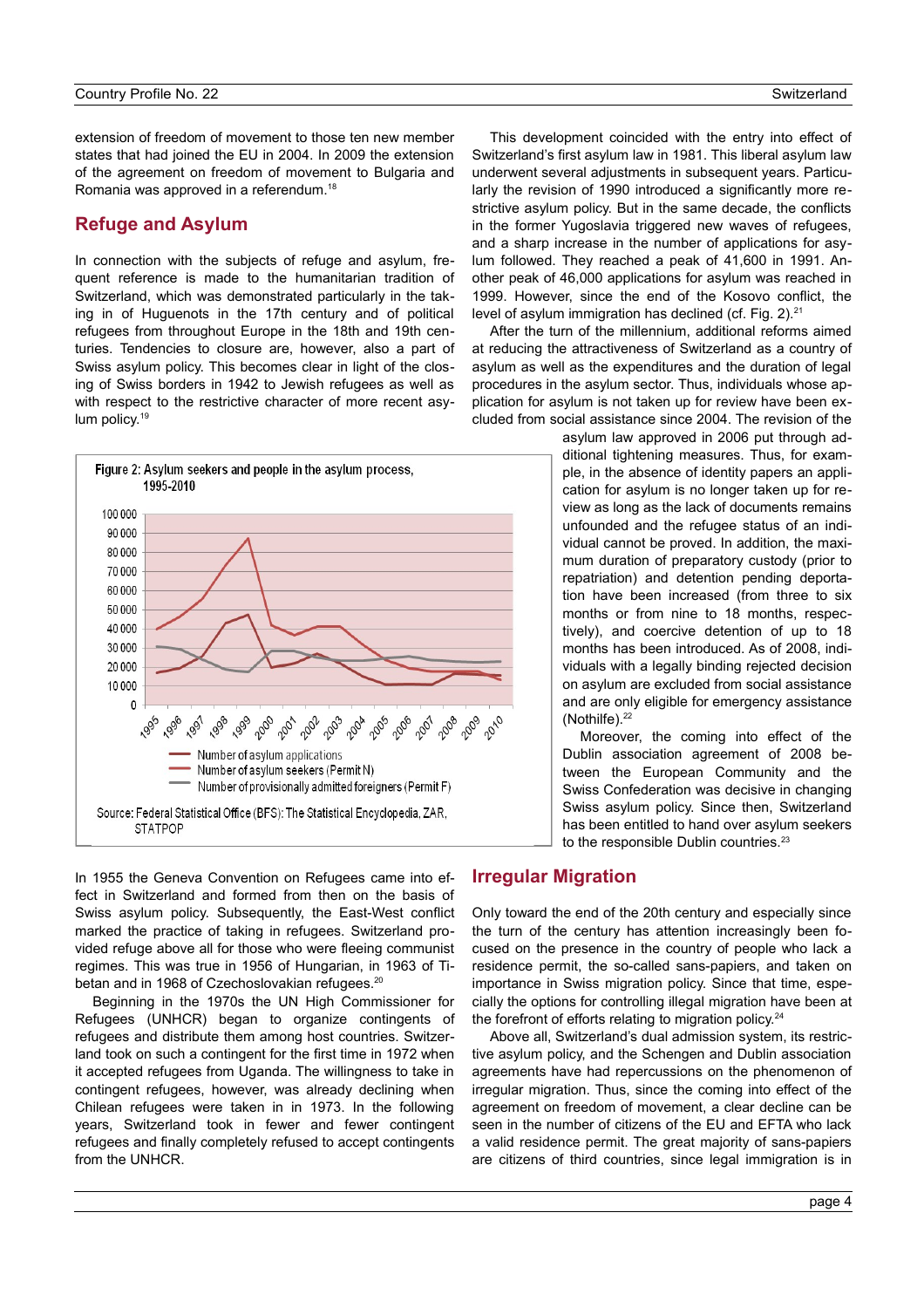their case usually impossible. Furthermore, it is assumed in the context of the restrictive asylum policy that, on the one hand, the number of people who have been eliminated from the asylum process and who are then irregular residents has increased and, on the other hand, that many individuals seeking asylum immediately opt in favor of illegal residence. $25$ 

Increased control of irregular migration is strived for through the Schengen association agreement, the 'Federal Act on Illegal Employment' (Bundesgesetz gegen die Schwarzarbeit) and various other regulations of the AuG. Thus, for example, there are more frequent checks on individuals within the country and in the labor market as well as sharper sanctions intended to alleviate irregular residence.<sup>26</sup>

Despite these efforts to control various forms of irregular migration, it is probable that in Switzerland, too, the presence of individuals who lack a residence permit is strongly dependent on the needs of the labor market. Sans-papiers find employment in industries such as gastronomy, the hotel business, the building trade, in agriculture as well as in the housekeeping and nursing sector.<sup>27</sup>

## **Citizenship**

In Switzerland citizenship is based on the jus sanguinis principle. Individuals whose parents have Swiss citizenship are accordingly also entitled to Swiss citizenship. Although there have been efforts in Switzerland to introduce jus soli, at the beginning of the 20th century, for example, to this day a corresponding legal reform has not occurred. Birth in Swiss territory therefore does not entitle one to the acquisition of Swiss citizenship. Female and male foreigners must consequently pass through a naturalization procedure. In Switzerland this procedure is especially marked by the federal system, since in order to become a Swiss citizen citizenship must be granted by a specific community, a canton and by approval of the federal government.

In the first years following the establishment of the Swiss Confederation, all individuals who possessed citizenship in a canton were considered Swiss citizens. Only as of 1876 did naturalization require approval by the federal government. Since that time, the federal government determines the minimum requirements for naturalization, while the cantons may prescribe additional requirements. In addition, cantonal legislation defines the leeway communities may have in granting communal citizenship. Depending on the design of the particular community's naturalization policy as well as that of the canton, different requirements for attaining citizenship may result. The three-step naturalization procedure forms even today the basis for ordinary naturalization and leads to considerable regional variations.

The 'Law on Swiss citizenship' (Bundesgesetz über Erwerb und Verlust des Schweizer Bürgerrechts; German acronym: BüG) of 1952 introduced high minimum requirements for naturalization. This law with its various adjustments is still in effect and governs the acquisition and loss of Swiss citizenship. At the same time, the law distinguishes between ordinary naturalization, facilitated naturalization and re-naturalization. Ordinary naturalization requires inter alia that the individual in question be integrated into the Swiss context and be familiar with Swiss habits, customs and traditions. A minimum period of permanent residence of 12 years also applies, in which case any years spent in Switzerland between 10 and 20 years of age are counted double. Unlike in the 19th century, naturalization is no longer considered to be the starting point but rather the culmination of successful integration.<sup>28</sup>

A simplified procedure applies in cases of so-called facilitated naturalization or re-naturalization. Especially women who had lost their Swiss citizenship through marriage with a foreigner made use of re-naturalization.<sup>29</sup> Only since the coming into effect of the Swiss citizenship law of 1952 are they able in this case to retain their Swiss citizenship. Since 1952 those children whose mothers had previously lost their Swiss citizenship because of marriage with a foreigner have benefited from this facilitated naturalization procedure. Only in 1992 did the amendment of the law introduce facilitated naturalization for the spouses of Swiss citizens. Since that time, dual nationality has been permitted without restrictions. Efforts to introduce simplified naturalization for 2nd and 3rd generation foreigners have failed.<sup>30</sup>

Compared with other countries, Switzerland generally records only a small number of naturalizations. In the last decade this number increased, however, from 28,700 naturalizations in 2000 to a peak of 46,711 naturalizations in 2006. With 39,314 naturalizations in 2010, the number of naturalizations remained at a high level by Swiss standards.<sup>31</sup>

## **The Immigrant Population**

Compared to the rest of Europe, the Swiss population shows a high percentage of foreigners. In 2009 this percentage was 22.9% (cf. Fig. 1). At the same time, most of the foreign population have a permanent residence permit.<sup>32</sup>



The greater part of the foreign resident population is composed of citizens of EU or EFTA countries (cf. Fig. 3). Individuals who do not belong to this group usually come from another European country. The largest group within the permanent foreign resident population consists of Italians (cf. Fig.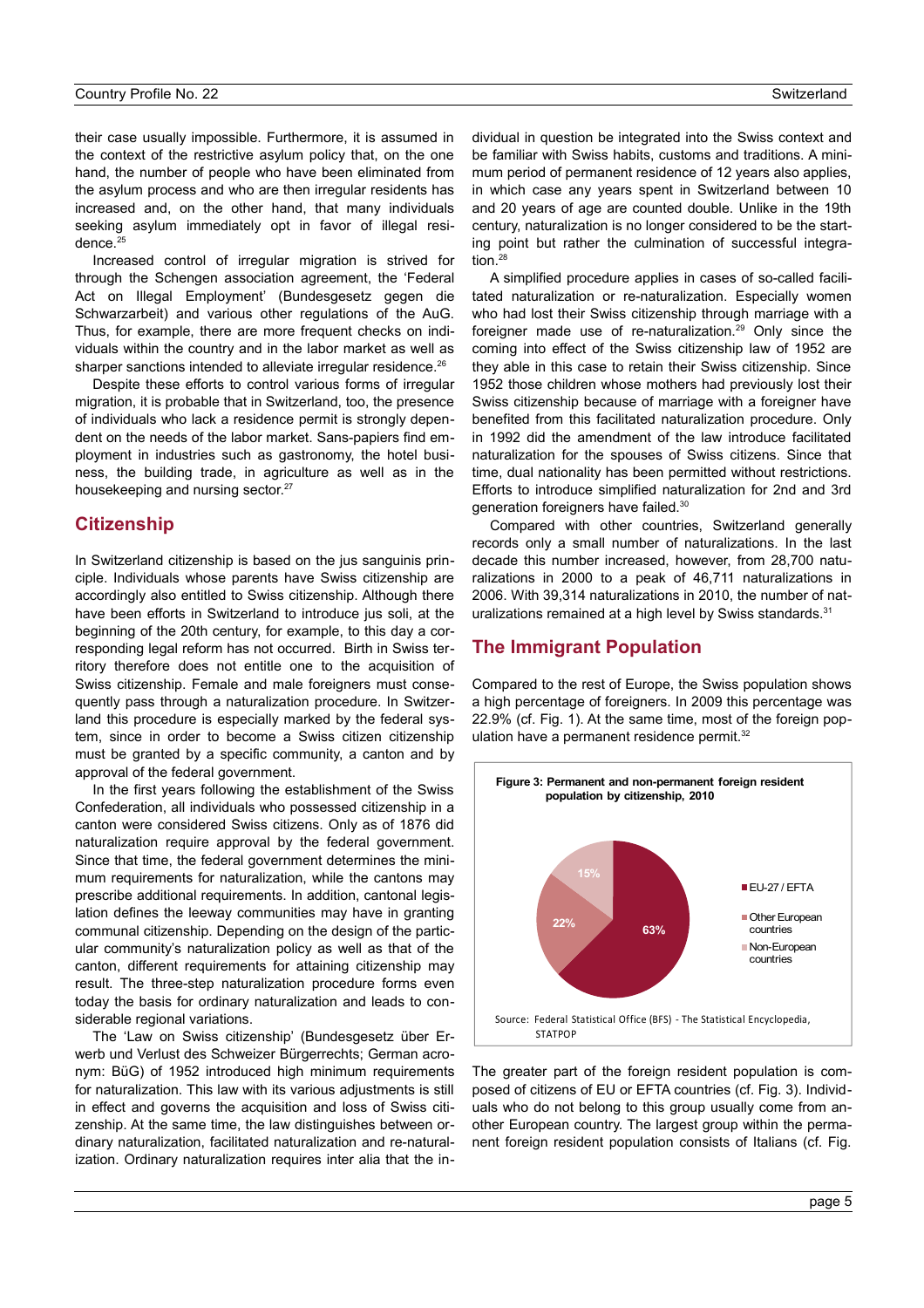4). Italians represent the largest percentage of foreigners who have been residing for at least 30 years in Switzerland.

German citizens constitute the second largest group within the permanent foreign resident population, followed by citizens from Portugal and 'Serbia and Montenegro' (cf. Fig. 4). By comparison, there are more German citizens in the population who have already been residing for 30 years or longer in Switzerland, but at the same time there is an especially high number of Germans who have only immigrated to Switzerland in recent years.<sup>33</sup>

land, voting rights for female and male foreigners have been introduced at the communal level and in part also at the cantonal level.<sup>34</sup>

As far as labor market integration is concerned, differences may be found with respect to employment, professional status, wage levels and the rate of unemployment. Compared with Swiss citizens, the foreign population shows a greater percentage of people who lack a post-compulsory school education. In addition, immigrants are more frequently found in industries characterized by a low level of wages and



## **Integration**

#### **Social Stakeholding and Participation**

The opportunities of the foreign population for having a stake in and participating in different areas of society differ in part from those of Swiss citizens. Different rights, such as the right to vote at the national level, are accorded exclusively to Swiss citizens. Nevertheless, because of federalism sizable differences exist at the local level as far as the awarding of rights to political participation is concerned. Thus, in some regions, in particular in the French-speaking part of Switzergreater dependency on economic conditions. On the whole, female and male foreigners in Switzerland are affected to a significantly greater extent by poverty and unemployment. This is true particularly of people from southern and southeast Europe, above all those who have already resided in Switzerland for many years. Contrasting with this is the situation of new, highly qualified immigrants from northern, central and western Europe, who are strongly represented in leadership positions and in academic professions. In contrast to highly qualified people from the Balkan region, Turkey and non-European countries, they are usually unaffected by occupational disqualification. At the same time, they show a low rate of poverty and unemployment.<sup>35</sup>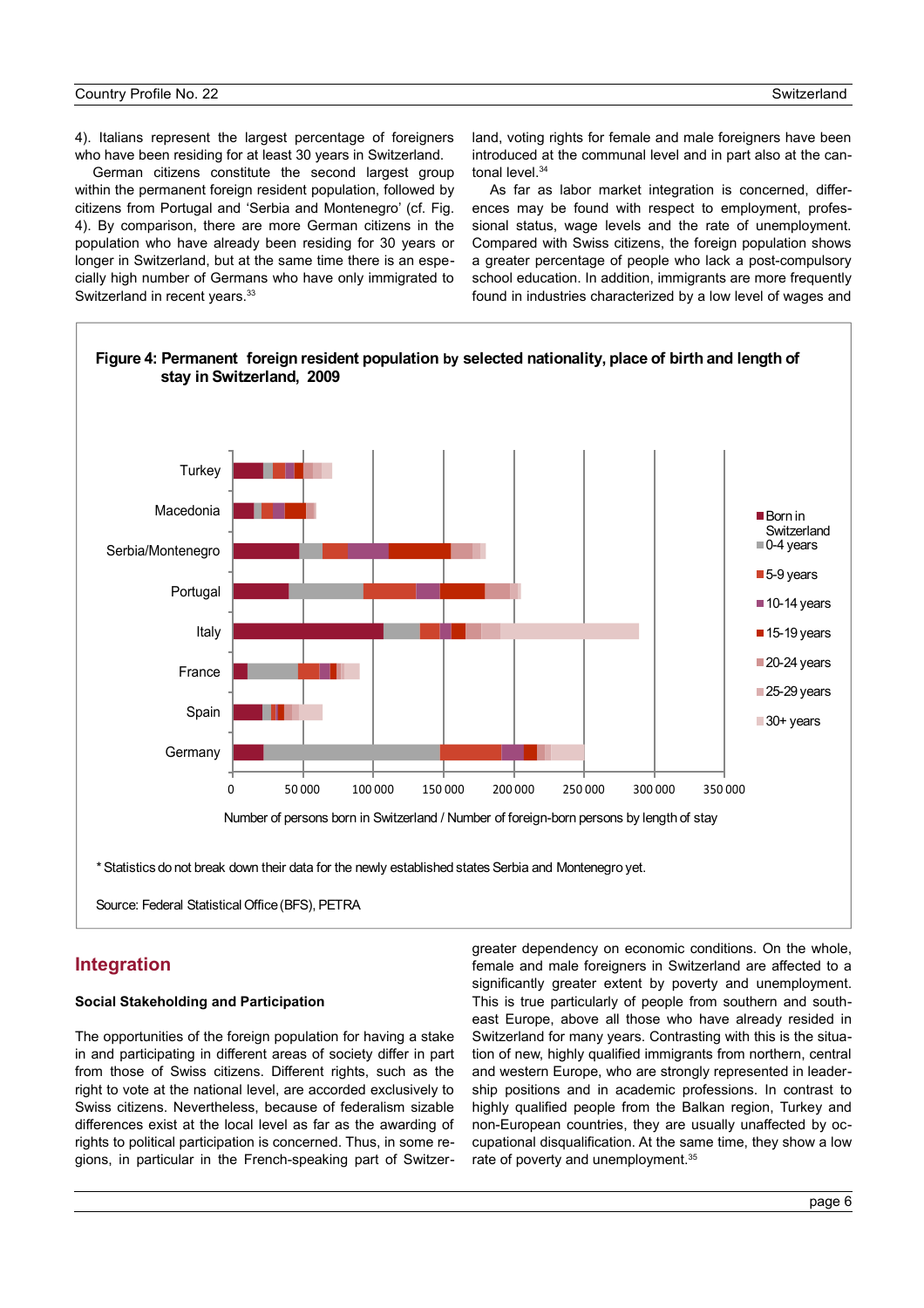A look at the educational situation shows that young people in Switzerland are not equally represented in the various forms of post-compulsory education. Most foreign young people undergo an apprenticeship. In sixth form grammar schools (leading to the Maturität or higher education entrance qualification) and in tertiary training courses, they are clearly underrepresented. This is especially true of young people of Portuguese nationality and citizens from southeast European countries. In basic apprenticeships and pre-vocational training courses<sup>36</sup> they are, by contrast, heavily represented. At the same time there is a very significant connection between an individual's socioeconomic status, their parents' level of education and the educational success of foreign school students. Nonetheless, young people of the second generation of foreigners generally attain a higher level of education than their parents.<sup>37</sup>

#### **Integration Policy**

In Switzerland, as far as the integration of the foreign population is concerned, up until the end of the 20th century a policy of 'laissez-faire' was practiced. Social participation was expected to be ensured primarily via the labor market and the educational system. In addition, a gradual integration of the foreign population into the Swiss welfare system took place. The latter, along with the fact that immigration was not a temporary phenomenon and that the foreign population permanently established itself in Switzerland, meant that the issue of a systematic policy of integration took on increased importance.<sup>38</sup>

The 'Federal Act on Foreign Nationals' (AuG) which has been in force since 1 January 2008 finally created the basis for a nationwide Swiss policy of integration. It replaced the 'Swiss Federal Law on the Temporary and Permanent Residence of Foreign Nationals' (Bundesgesetz über Aufenthalt und Niederlassung der Ausländer; German acronym: ANAG) and embodied in law the concept of 'integration', while nonetheless foregoing a practical definition of the concept. The aim of the policy of integration is, among other things, that the foreign population should have equal access to and a stake in the economic, social and cultural life of Switzerland. At the same time, female and male foreigners are expected to contribute their share to integration in keeping with the principle of 'promoting and demanding' (Fördern und Fordern).

The AuG stipulates also taking into account the 'integration potential' of an individual when the admissions decision is being made. In granting a permanent residence permit as well as in making decisions concerning the continued stay of the individual, particularly in cases of repatriation and deportation as well as in cases where entry is refused, a person's level of integration should be taken into account. The law also contains provisions on the conclusion of so-called integration agreements in the framework of which the renewal of a residence permit is contingent on certain conditions being fulfilled, such as attendance at a language or integration course. Exempted from the conclusion of an integration agreement are citizens of an EU or EFTA country. According to AuG, the federal government, the cantons and the communities also have to fulfill a duty to inform. On the one hand, they are required to inform female and male foreigners of their rights and responsibilities as well as of the living and working conditions in Switzerland. On the other hand, they must inform the entire population concerning migration policy and the situation of the foreign population.

These new integration policy provisions introduced by the AuG raise various questions. Thus, it remains unclear what precisely is meant by 'integration' and how a person's 'level of integration' can be measured. A lack of clarity also obtains concerning the practical use and configuration of obligatory integration measures. In addition, with reference to the integration agreements, the unequal treatment of EU/EFTA and third-country citizens has also been criticized. On the whole, the guidelines of the federal government allow for a good deal of leeway and thus a key role is assigned to the cantons in the implementation of integration policy.<sup>39</sup>

## **Current Developments and Future Challenges**

Switzerland's direct democratic system offers Swiss citizens unique opportunities for political participation. As history has shown, these are also of particular importance for the development of Swiss migration policy. At the same time two referenda have recently caused considerable sensation.

On 29 November 2009, Swiss voters approved the initiative 'Against the Construction of Minarets', although the parliament and the Federal Council (Bundesrat) recommended the rejection of the initiative, since it stands in contradiction to the federal constitution and violates contractually guaranteed human rights.<sup>40</sup>

An additional sensation was caused by the initiative 'for the deportation of criminal foreigners'. This provides for automatically withdrawing the right of abode for female and male foreigners in cases where they have committed certain criminal offenses or where an abuse in obtaining social benefits has been ascertained. Again the parliament and the Bundesrat recommended that the initiative be rejected and presented Swiss voters with an alternative draft. The latter incorporated the basic idea behind the initiative but was intended, unlike the initiative itself, not to conflict with the basic principles of the constitution and international law. In the referendum of 28 November 2010, Swiss voters nonetheless approved the 'Deportation Initiative' and rejected the alternative draft of the bill. The decision concerning how the initiative should be implemented in detail is pending.<sup>41</sup>

The exercise of direct democratic rights has in the referenda cited above led to a conflict between democracy and the rule of law. How this conflict is dealt with in the future can have decisive implications for the development of Swiss migration policy.

Fundamentally, especially the developments related to Switzerland's relations with the EU are decisive in future Swiss migration policy. Furthermore, different legislative projects are currently underway. Thus, among other things, the revision of the asylum law, the partial revision of the 'Federal Act on Foreign Nationals' and the complete revision of the 'Law on Swiss Citizenship' (BüG) await. In the case of the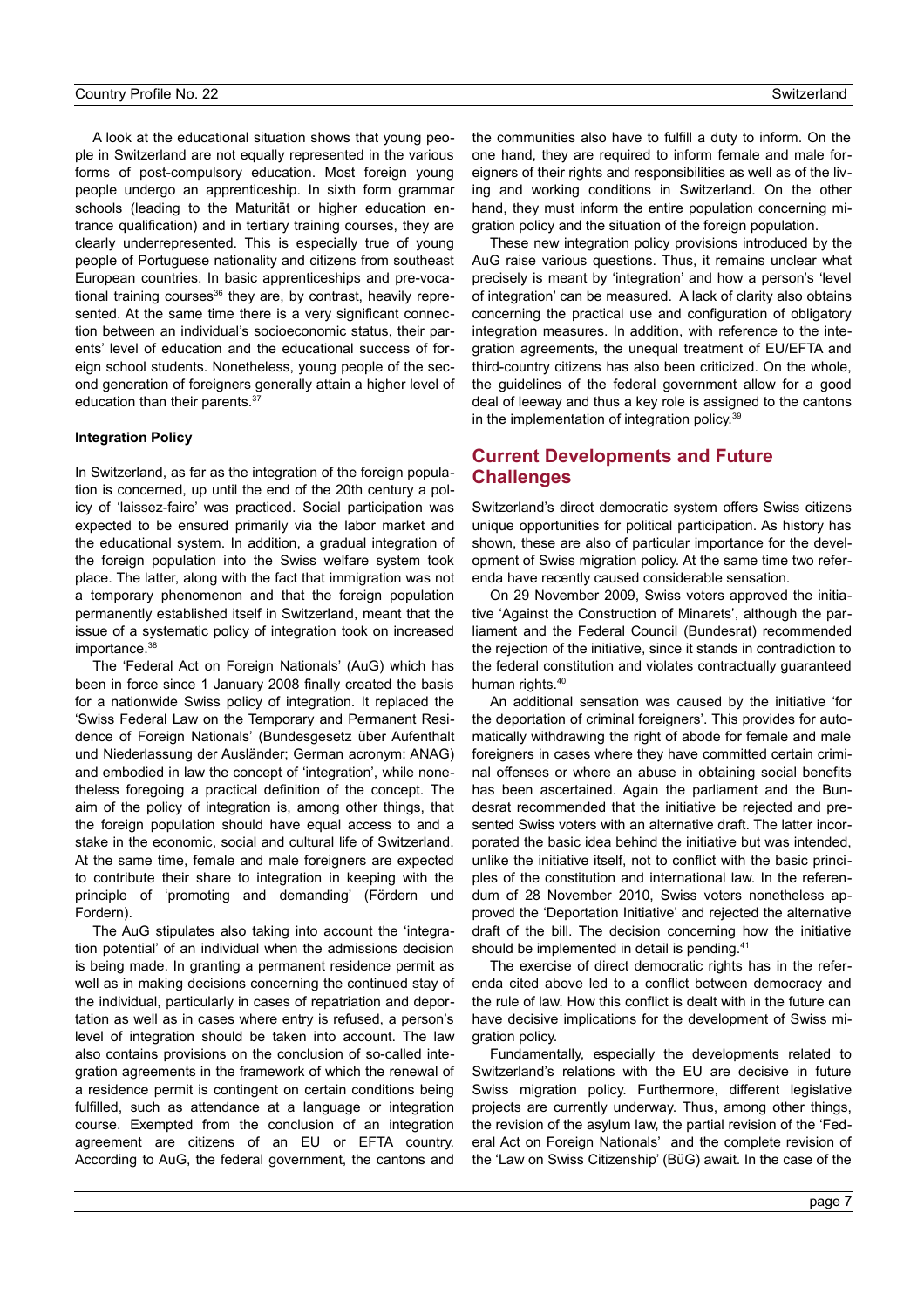asylum law, the aim is in particular to shorten the length of the procedure. The stated aim is basically the weakening of Switzerland's attractiveness as an asylum destination and the 'battle' against the abuse of asylum. In the case of the revisions of the AuG and the BüG, the focus is mainly on adjustments related to the anchoring of the integration principle in legal provisions. Thus, the aim is to make integration according to the principle of 'promote and demand' more binding and to make the granting of residence permits as well as naturalization more strongly bound than previously to an individual's 'level of integration'.<sup>42</sup>

#### **Notes**

- <sup>1</sup> Hoffmann-Nowotny (1985), Wyler (1923).
- $2$  Ritzmann (2011).
- .3 Arlettaz/Burkart (1990), Arlettaz (1985), Bundesamt für Statistik BFS (1992), Hoffmann-Nowotny (1985), Wyler (1923).
- <sup>4</sup> Bundesamt für Statistik (1992), Hoffmann-Nowotny (1985), Piguet (2006).
- 5Official statistics include the following categories with regard to reasons for immigration: Employment, family reunification, education, pensioners, recognized refugees, and cases of hardship (cf. Swiss Federal Statistical Office: The Statistical Encyclopedia).
- <sup>6</sup> Swiss Federal Statistical Office: The Statistical Encyclopedia.
- $7$  Official statistics distinguish between the permanent and the temporary resident population as well as the asylum sector. The permanent resident population comprises Swiss citizens, long-stay residents (permanent residence permit, Permit C/settlement permit), resident foreign nationals (right to reside in Switzerland for at least one year, Permit B/residence permit and Permit Ci/residence permit with gainful employment), and short-term residents (right to stay in Switzerland for at least 12 months, Permit L/short-term residence permit). Since 2010, the definition of the permanent resident population also includes persons in the asylum process with a total period of residence of at least 12 months. Not included in the permanent resident population are those persons who possess a short-term residence permit that is valid for less than 12 months (Permit L/short-term residence permit). The 'seasonal resident status' (Saisonnierstatut) was abolished in 1991 for persons from non-EC countries and in 2002 for EU and EFTA citizens. The asylum sector comprises asylum seekers (Permit N) and provisionally admitted foreigners (Permit F) (cf. www.bfm.admin.ch; www.bfs.admin.ch).
- <sup>8</sup> Carrel (2011), Swiss Federal Statistical Office: The Statistical Encyclopedia.
- <sup>9</sup> A list of existing treaties on establishment can be found here: http://www.bfm.admin.ch/content/dam/data/migration/rechtsgrundlagen/weisungen\_und\_kreisschreiben/weisungen\_auslaenderbereich/rechtsgrundlagen/0-anh1-niederlassungsvertraege-d.pdf (accessed: 3-30-12)
- <sup>10</sup> Eriksson (1984), Hoffmann-Nowotny (1985).
- <sup>11</sup> Eriksson (1984), Hoffmann-Nowotny (1985).
- <sup>12</sup> The term 'foreign infiltration' (Überfremdung) is used to express a strong influence of foreigners on Swiss culture and distinctiveness (Schweizer Eigenart) (cf. Piguet 2006).
- <sup>13</sup> Eriksson (1984), Hoffmann-Nowotny (1985).
- <sup>14</sup> Hoffmann-Nowotny (1985), Piguet (2006).
- <sup>15</sup> Piguet (2006).
- <sup>16</sup> D'Amato (2001), Piguet (2006).
- <sup>17</sup> Piguet (2006), Federal Authorities of the Swiss Confederation.
- <sup>18</sup> Swiss Integration Office EDA/EVD, Swiss Federal Chancellery, Swiss Federal Office for Migration.
- <sup>19</sup> Parini (1997).
- <sup>20</sup> Swiss Integration Office EDA/EVD, Swiss Federal Chancellery, Swiss Federal Office for Migration.
- <sup>21</sup> Swiss Federal Statistical Office: The Statistical Encyclopedia. Piguet (2006).
- <sup>22</sup> Swiss Federal Office for Migration, Efionayi-Mäder et al. (2011), Swiss Federal Commission for Questions on Migration.

 *Emergency assistance (Nothilfe):* According to the Federal Constitution (Art. 12) all persons in Switzerland have a 'right to assistance in states of emergency'. Persons in such an emergency situation can apply for emergency assistance if they do not draw on other social welfare benefits provided by the State. Emergency assistance provides a minimum of aid to ensure the survival of a person. The design of emergency assistance is based on cantonal law. Therefore, requirements for and benefits of emergency assistance differ significantly from canton to canton (cf. article 12 of the Swiss Federal Constitution; articles 80-84 of the Swiss Asylum Law; Achermann 2009; Efionayi-Mäder et al. 2010).

 Since 1986 *detention pending deportation* (Ausschaffungshaft) is tied to the so-called administrative detention. This form of detention does not serve the investigation or punishment of a criminal offense in terms of the Swiss Penal Code. Instead, administrative detention is about guaranteeing the deportation or repatriation of a foreigner and hindering their escaping and hiding. There are three types of administrative detention: preparatory custody, detention pending deportation, and coercive detention.

- $23$  Hruschka (2011).
- <sup>24</sup> Swiss Federal Department of Foreign Affairs EDA, Efionayi-Mäder et al. (2010), D'Amato et al. (2005), Swiss Coordination Unit against the Trafficking in Persons and Smuggling of Migrants KSMM.
- <sup>25</sup> Efionayi-Mäder et al. (2010).
- <sup>26</sup> Swiss Federal Department of Foreign Affairs EDA, Efionayi-Mäder et al. (2010), D'Amato et al. (2005), Swiss Coordination Unit against the Trafficking in Persons and Smuggling of Migrants KSMM.
- <sup>27</sup> Efionayi-Mäder et al. (2010), Longchamp et. al. (2005).
- 28 Arlettaz/Burkart (1990), D'Amato (2001), Eidgenössische Kommission für Migrationsfragen EKM.
- <sup>29</sup> In the case of a female foreigner marrying a male Swiss citizen she was automatically granted Swiss citizenship. Since the revision of the law in 1992 this is no longer the case.
- <sup>30</sup> Achermann et al. (2010), Arlettaz/Burkart (1990), Swiss Federal Commission for Questions on Migration EKM.
- <sup>31</sup> Swiss Federal Statistical Office: The Statistical Encyclopedia, Bundesamt für Statistik BFS (2010), Swiss Federal Commission for Questions on Migration EKM.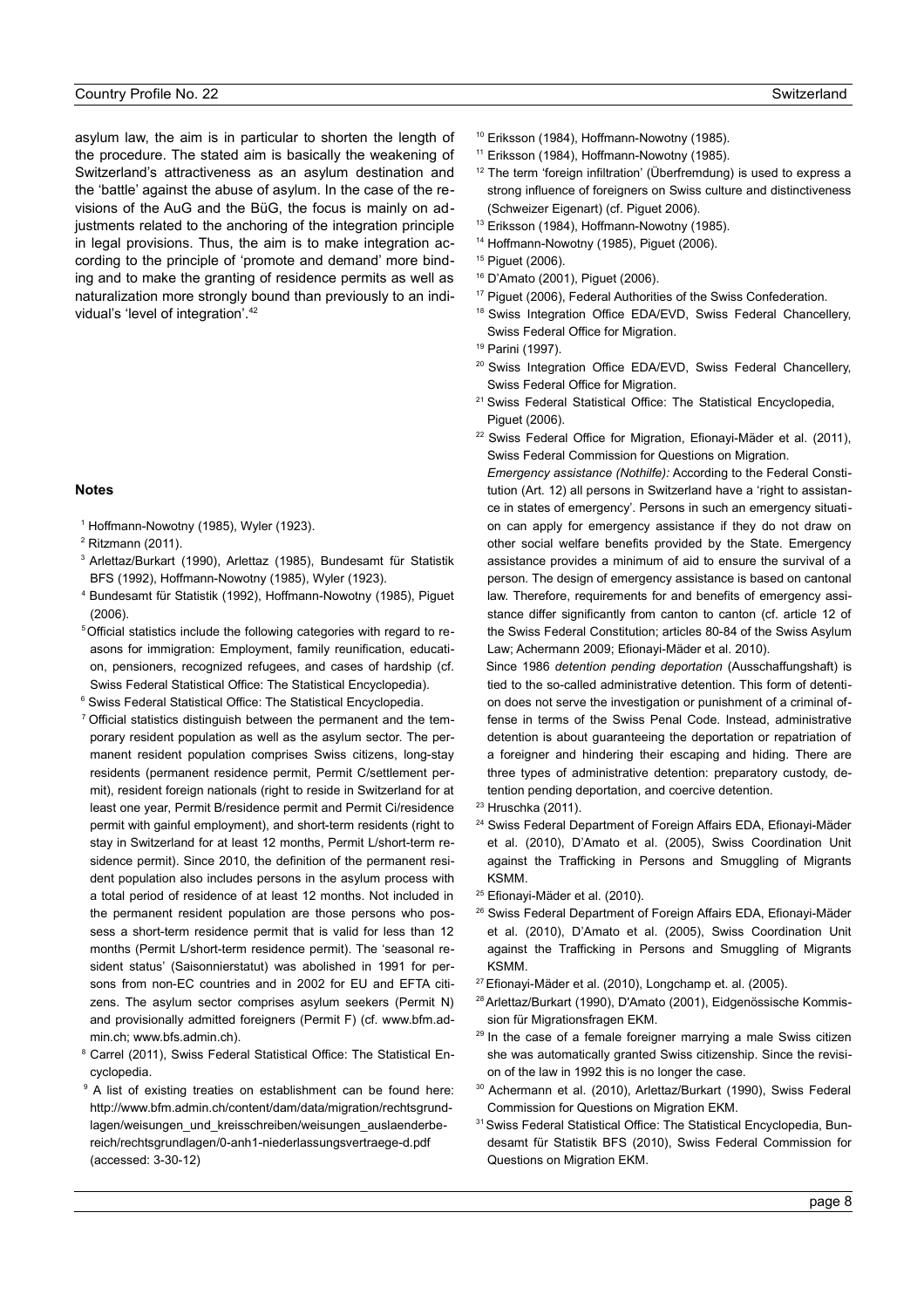- 32 Swiss Federal Statistical Office: The Statistical Encyclopedia.
- <sup>33</sup> Swiss Federal Statistical Office: The Statistical Encyclopedia, Bundesamt für Statistik (2008).
- <sup>34</sup> Arn/Mordasini (2006).
- <sup>35</sup> Swiss Federal Statistical Office: The Statistical Encyclopedia, Bundesamt für Statistik (2008).
- <sup>36</sup> *Pre-vocational training courses* (Vorlehre) are designed to provide basic professional qualifications. They last one year and are recommended to those adolescents whose prior training does not yet meet the entrance requirements for their chosen apprenticeship. An *elementary apprenticeship* (Anlehre) generally lasts two years and is recommended to youths who would presumably encounter difficulties within a regular apprenticeship. Neither of these awarded degrees are equivalent to the degree awarded for a *regular* apprenticeship.
- <sup>37</sup> Federal Office for Statistics: The Statistical Encyclopedia, Bundesamt für Statistik (2008), Bolzman et al. (2003), Organisation für wirtschaftliche Zusammenarbeit und Entwicklung OECD (2001).
- <sup>38</sup> Hoffmann-Nowotny (1985), Piñeiro et al. (2009), Swiss Federal Commission for Questions on Migration EKM.
- 39 Swiss Federal Commission for Questions on Migration EKM, Menet/Wichmann (forthcoming), Prodolliet (2006), Tripartite Ag glomerationskonferenz TAK (2008), Wichmann et al. (2011).
- <sup>40</sup> Swiss Federal Chancellery, Swiss Federal Office for Migration **BFM**
- <sup>41</sup> Swiss Federal Chancellery, Swiss Federal Office for Migration BFM.
- <sup>42</sup> Swiss Federal Office for Migration BFM, Piguet (2006).

About the author:

**Noemi Carrel** is a Ph.D. candidate and research assistant at the Chair Migration et Citoyenneté at the University of Neuchâtel in Switzerland.

E-mail: noemi.carrel@unine.ch

## **Literature**

- Achermann, A. et. al. (2010), *Country Report: Switzerland*, Robert Schuman Centre for Advanced Studies/EUDO Citizenship Observatory, Florence.
- Acherman, C. (2009), 'Offiziell illegal? Leben mit Nothilfe', *terra cognita*, No. 14, pp. 94-97.
- Arlettaz, G. (1985), 'Démographie et identité nationale (1850-1914). La Suisse et »la question des étrangers«', *Etudes et sources*, No. 11, pp. 83-174.
- Arlettaz, G./Burkart, S. (1990), 'Naturalisation, »assimilation« et nationalité suisse. L'enjeu des années 1900-1930', in: P. Centlivres (ed.), *Devenir Suisse: adhésion et diversité culturelle des étrangers en Suisse,* Geneva, pp. 47-62.
- Arn, B./Mordasini, A. (2006), *Politische Partizipationsmöglichkeiten für die ausländische Wohnbevölkerung und*

*Grundlagen der Integrationspolitik in den Kantonen und beim Bund: Eine Bestandesaufnahme,* Bern.

- Bolzman, C./Fibbi, R./Vial, M. (2003), *Secondas secondos: le processus d'intégration des jeunes adultes issus de la migration espagnole et italienne en Suisse,* Zurich.
- Bundesamt für Migration BFM (2011), *Integrationsförderung des Bundes und ihre Auswirkungen in den Kantonen. Jahresbericht 2010,* Bern. (online at: www.bfm.admin.ch)
- Bundesamt für Statistik BFS (1992), *Eidgenössische Volkszählung 1990. Bevölkerungsentwicklung 1850-1990. Die Bevölkerung der Gemeinden,* Bern. (online at: www.bfs.admin.ch)
- Bundesamt für Statistik BFS (2008), *Ausländerinnen und Ausländer in der Schweiz. Bericht 2008,* Neuchâtel. (online at: [www.bfs.admin.ch\)](http://www.bfs.admin.ch/)
- Bundesamt für Statistik BFS (2010), *Demos. Informationen aus der Demografie. Newsletter Nr. 2*, June 2010, Bern. (online at: www.bfs.admin.ch)
- Carrel, N. (2011), 'Niemand weiss genau, wer die Schweiz verlässt. Zahlen zur Auswanderung', *terra cognita*, No. 18, pp. 26-30.
- D'Amato, G. (2001), *Vom Ausländer zum Bürger. Der Streit um die politische Integration von Einwanderern in Deutschland, Frankreich und der Schweiz,* Muenster.
- D'Amato, G. (2011), 'The Case of Switzerland', in: G. Zincone/R. Penninx/M. Borkert (eds.), *Migration Policymaking in Europe: the Dynamics of Actors and Contexts in Past and Present,* Amsterdam, pp. 165-193.
- D'Amato, G./Gerber, B./Kamm, M. (2005), *Menschenschmuggel und irreguläre Migration in der Schweiz,* Neuchâtel.
- Efionayi-Mäder, D./Chimienti, M./Piguet, E. (2011), *Asyldestination Europa: eine Geographie der Asylbewegungen,* Zurich.
- Efionayi-Mäder, D. et al. (2010), *Leben als Sans-Papiers in der Schweiz. Entwicklungen 2000-2010,* Bern.
- Eriksson, M. (1984), 'Die historische Entwicklung des Fremdenrechts in der Schweiz in der Zeit vor dem Ersten Weltkrieg bis zur Gegenwart', in: M. Eriksson, *Das Aufenthaltsrecht von Ausländern, die Regelung der Einreise und des Aufenthaltes von Ausländern nach geltendem Völkerrecht und dem Recht Schwedens, der Schweiz und der Bundesrepublik Deutschland,* Stockholm, pp. 35-44.
- Hirter, H./Vatter, A. (2010), 'Analyse der eidgenössischen Abstimmungen vom 29. November 2009', *VOX. Analysen Eidgenössischer Urnengänge,* Bern. (online at: [http://ww](http://www.polittrends.ch/abstimmungen/abstimmungsanalysen/vox-analysen/2009-11-29_VoxD.pdf)[w.polittrends.ch/abstimmungen/abstimmungsanalysen/vox](http://www.polittrends.ch/abstimmungen/abstimmungsanalysen/vox-analysen/2009-11-29_VoxD.pdf)[analysen/2009-11-29\\_VoxD.pdf;](http://www.polittrends.ch/abstimmungen/abstimmungsanalysen/vox-analysen/2009-11-29_VoxD.pdf) accessed: 5-7-12)
- Hoffmann-Nowotny, H. (1985), 'Switzerland', in: T. Hammer (ed.), *European Immigration Policy. A Comparative Study,* Cambridge, pp. 206-236.
- Hruschka, C. (2011), 'Das Dubliner Assoziierungsabkommen. »Dublin« und seine Auswirkungen auf das Asylwesen', *terra cognita*, No. 18, pp.102-105.
- Longchamp, C. et. al. (2005), *Sans Papiers in der Schweiz. Arbeitsmarkt, nicht Asylpolitik ist entscheidend,* Bern.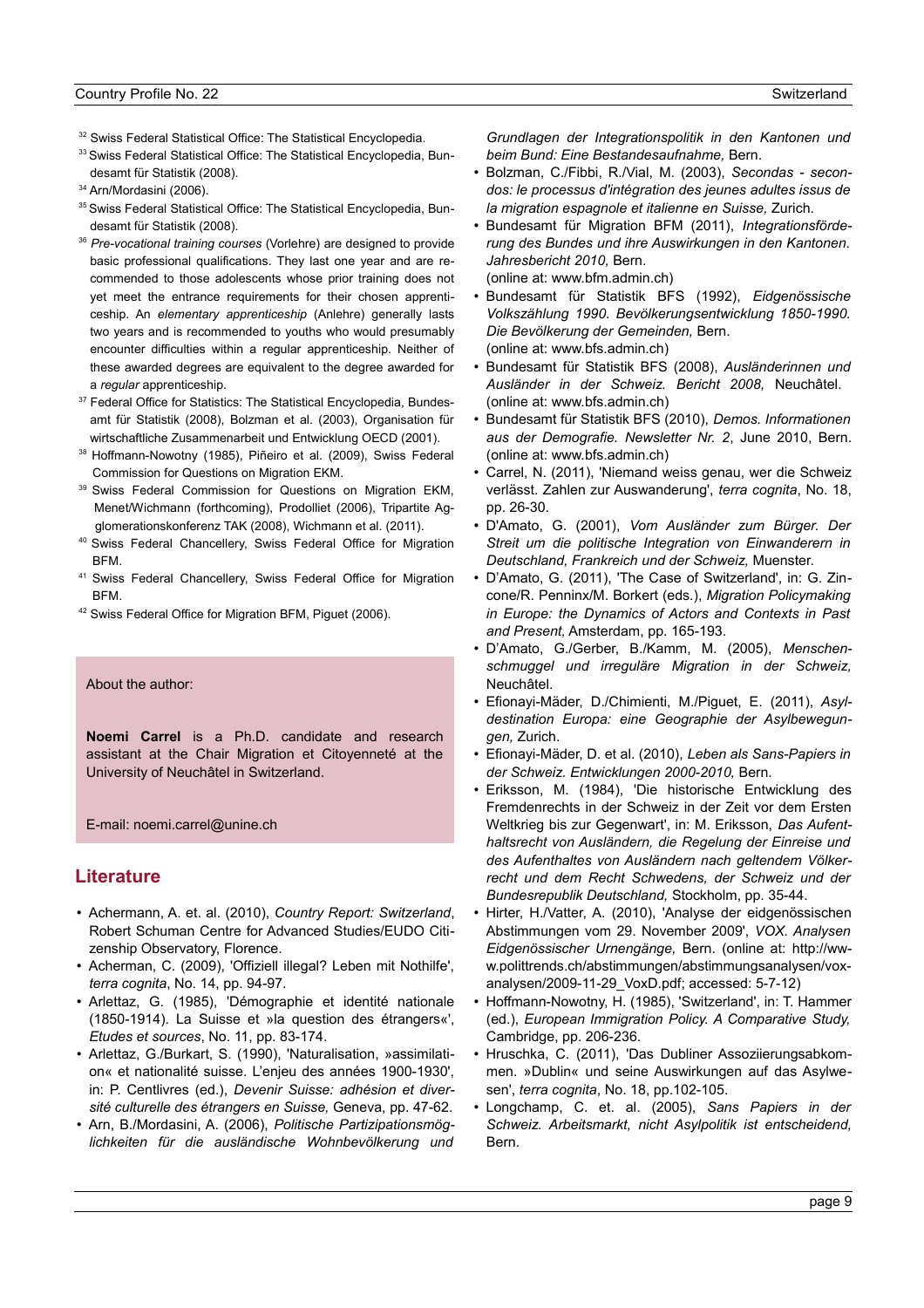- Mahnig, H., Wimmer, A. (2003), 'Integration Without Immigrant Policy: the Case of Switzerland', in: F. Heckmann/D. Schnapper (eds.), *The Integration of Immigrants in European Societies: National Differences and Trends of Convergence,* Stuttgart, pp. 135-164.
- Menet, J./Wichmann, N., *Die schweizerische Integrationspolitik zwischen Fördern und Fordern,* [forthcoming].
- Milic T./Vatter A. (2011), 'Analyse der eidgenössischen Abstimmungen vom 28. November 2010', *VOX. Analysen Eidgenössischer Urnengänge,* Bern. (online at: [http://ww](http://www.polittrends.ch/abstimmungen/abstimmungsanalysen/vox-analysen/2010-11-28_VoxD.pdf)[w.polittrends.ch/abstimmungen/abstimmungsanalysen/vox](http://www.polittrends.ch/abstimmungen/abstimmungsanalysen/vox-analysen/2010-11-28_VoxD.pdf)[analysen/2010-11-28\\_VoxD.pdf;](http://www.polittrends.ch/abstimmungen/abstimmungsanalysen/vox-analysen/2010-11-28_VoxD.pdf) accessed: 5-7-12)
- Niederberger, M. (2004), *Ausgrenzen, Assimilieren, Integrieren. Die Entwicklung einer schweizerischen Integrationspolitik*, Zurich.
- Niggi, M.A. (ed.) (2009), *Right-Wing Extremism in Switzerland: National and International Perspectives,* Baden-Baden.
- Oester, K./Boller, B. (2011), 'Ausländer raus Ausländer rein: Zwei Kampagnen im politischen Diskurs der Schweiz', *Tangram,* No. 27, pp. 89-93.
- Organisation für wirtschaftliche Zusammenarbeit und Entwicklung OECD (2001), *Lernen für das Leben. Erste Ergebnisse der internationalen Schulleistungsstudie PISA 2000,* Paris. (online at: www.pisa.oecd.org)
- Parini, L. (1997), *La politique d'asile en Suisse: une perspective systémique,* Paris.
- Piguet, E. (2006), *Einwanderungsland Schweiz. Fünf Jahrzehnte halb geöffnete Grenzen,* Bern.
- Piguet, E. (2006), 'Economy versus the People? Swiss Immigration Policy between Economic Demand, Xenophobia, and International Constraint', in: M. Giugni/F. Passy (eds.), *Dialogues on Migration Policy*, Lanham, pp. 67-89.
- Piñeiro, E./Bopp, I./Kreis, G. (eds.) (2009), *Fördern und Fordern im Fokus: Leerstellen des schweizerischen Integrationsdiskurses,* Zurich.
- Ritzmann, H. (2011), 'L'Amérique! L'Amérique! L'émigration suisse outre-mer', *terra cognita*, No. 18, pp. 16-20.
- Skenderovic, D./D'Amato, G. (2008), *Mit dem Fremden politisieren: Rechtspopulistische Parteien und Migrationspolitik in der Schweiz seit den 1960er Jahren,* Zurich.
- Steiner, P. (2004), 'Im Land der »unbegrenzten« Einbürgerungsverfahren. Gemeinden im Vergleich', *terra cognita*, No. 4, Bern, pp. 12-16.
- Tripartite Agglomerationskonferenz TAK (2008), *Umset zung des Informationsauftrags gemäss Art. 56 AuG, Bericht der TTA vom 22. Mai 2008, Empfehlungen der TAK vom 30. Juni 2008,* Konferenz der Kantonsregierungen. (online at: www.tak-cta.ch)
- Vuilleumier, Marc (2010<sup>3</sup>), 'Schweiz', in: K.J. Bade/P.C. Emmer/L. Lucassen/J. Oltmer (eds.), *Enzyklopädie Migration in Europa. Vom 17. Jahrhundert bis zur Gegenwart,* Paderborn, pp. 189-204.
- Wanner, P./Efionayi-Mäder, D./Fibbi, R. (2010), *Switzerland*, Robert Schuman Centre for Advanced Studies/EUDO Citizenship Observatory, Florence.
- Wichmann, N. et al. (2011), *Gestaltungsspielräume im Föderalismus: Die Migrationspolitik in den Kantonen,* Bern.

• Wyler, J. (1923), 'Das Übervölkerungsproblem der Schweiz', *Zeitschrift für schweizerische Statistik und Volkswirtschaft,* No. 59, pp. 56-67.

#### **Internet Resources**

• Bundesbehörden der Schweizerischen Eidgenossenschaft: Gesetzgebung. (Federal Authorities of the Swiss Confederation: legislation)

[www.admin.ch/dokumentation/gesetz/index.html?lang=de](http://www.admin.ch/dokumentation/gesetz/index.html?lang=de)

• Bundesamt für Migration BFM: Asyl/Schutz vor Verfolgung. (Federal Office for Migration: asylum/protection against persecution)

[www.bfm.admin.ch/content/bfm/de/home/themen/asyl.html](http://www.bfm.admin.ch/content/bfm/de/home/themen/asyl.html)

- Bundesamt für Migration BFM: Laufende Gesetzgebungsprojekte. (Federal Office for Migration: current legislative projects) [www.bfm.admin.ch/content/bfm/de/home/doku](http://www.bfm.admin.ch/content/bfm/de/home/dokumentation/rechtsgrundlagen/laufende_gesetzgebungsprojekte.html)[mentation/rechtsgrundlagen/laufende\\_gesetzgebungspro](http://www.bfm.admin.ch/content/bfm/de/home/dokumentation/rechtsgrundlagen/laufende_gesetzgebungsprojekte.html)[jekte.html](http://www.bfm.admin.ch/content/bfm/de/home/dokumentation/rechtsgrundlagen/laufende_gesetzgebungsprojekte.html)
- Bundesamt für Migration BFM: Personenfreizügigkeit Schweiz – EU/EFTA. (Federal Office for Migration: free movement of persons Switzerland – EU/EFTA) [www.bfm.admin.ch/bfm/de/home/themen/fza\\_schweiz-eu](http://www.bfm.admin.ch/bfm/de/home/themen/fza_schweiz-eu-efta.html)[efta.html](http://www.bfm.admin.ch/bfm/de/home/themen/fza_schweiz-eu-efta.html)
- Bundesamt für Migration BFM: Umsetzung der Volksinitiative "Für die Ausschaffung krimineller Ausländer". (Federal Office for Migration: implementation of the people's initiative "for the deportation of criminal foreigners") [www.bfm.admin.ch/content/ejpd/de/home/themen/krimina](http://www.bfm.admin.ch/content/ejpd/de/home/themen/kriminalitaet/umsetzung_der_ausschaffungsinitiative.html)[litaet/umsetzung\\_der\\_ausschaffungsinitiative.html](http://www.bfm.admin.ch/content/ejpd/de/home/themen/kriminalitaet/umsetzung_der_ausschaffungsinitiative.html)
- Bundesamt für Migration BFM: Willkommen in der Schweiz - Informationen für neu Zuziehende. (Federal Office for Migration: Welcome to Switzerland – Information for new residents arriving from abroad)

[www.ejpd.admin.ch/content/ejpd/de/home/dokumentation/](http://www.ejpd.admin.ch/content/ejpd/de/home/dokumentation/mi/2011/ref_2011-06-16.html) [mi/2011/ref\\_2011-06-16.html](http://www.ejpd.admin.ch/content/ejpd/de/home/dokumentation/mi/2011/ref_2011-06-16.html)

- Bundesamt für Migration BFM: Integration. (Federal Office for Migration: Integration) [www.ejpd.admin.ch/content/ejpd/de/home/themen/migrati](http://www.ejpd.admin.ch/content/ejpd/de/home/themen/migration/ref_integration.html)[on/ref\\_integration.html](http://www.ejpd.admin.ch/content/ejpd/de/home/themen/migration/ref_integration.html)
- Bundesamt für Statistik BFS: Statistisches Lexikon der Schweiz. (Swiss Federal Statistical Office: The Statistical Encyclopedia) [www.bfs.admin.ch](http://www.bfs.admin.ch/)
- Bundesamt für Statistik BFS: Daten der Volkszählung. (Swiss Federal Statistical Office: Census Data) [www.bfs.admin.ch](http://www.bfs.admin.ch/)
- Die Bundesbehörden der Schweizerischen Eidgenossenschaft (Federal Authorities of the Swiss Confederation) [www.admin.ch](http://www.admin.ch/)
- Die Bundesversammlung, das Schweizer Parlament (Federal Assembly, Swiss Parliament) [www.parlament.ch](http://www.parlament.ch/)
- Eidgenössisches Departement für auswärtige Angelegenheiten EDA: Menschenhandel. (Federal Department of Foreign Affairs: trafficking in human beings) [www.eda.admin.ch/eda/de/home/topics/migr/hutraf.html](http://www.eda.admin.ch/eda/de/home/topics/migr/hutraf.html)
- Eidgenössische Kommission für Migrationsfragen EKM: Bürgerrecht. (Federal Commission for Questions on Migration: citizenship law) [www.ekm.admin.ch/de/themen/buergerrecht.php](http://www.ekm.admin.ch/de/themen/buergerrecht.php)